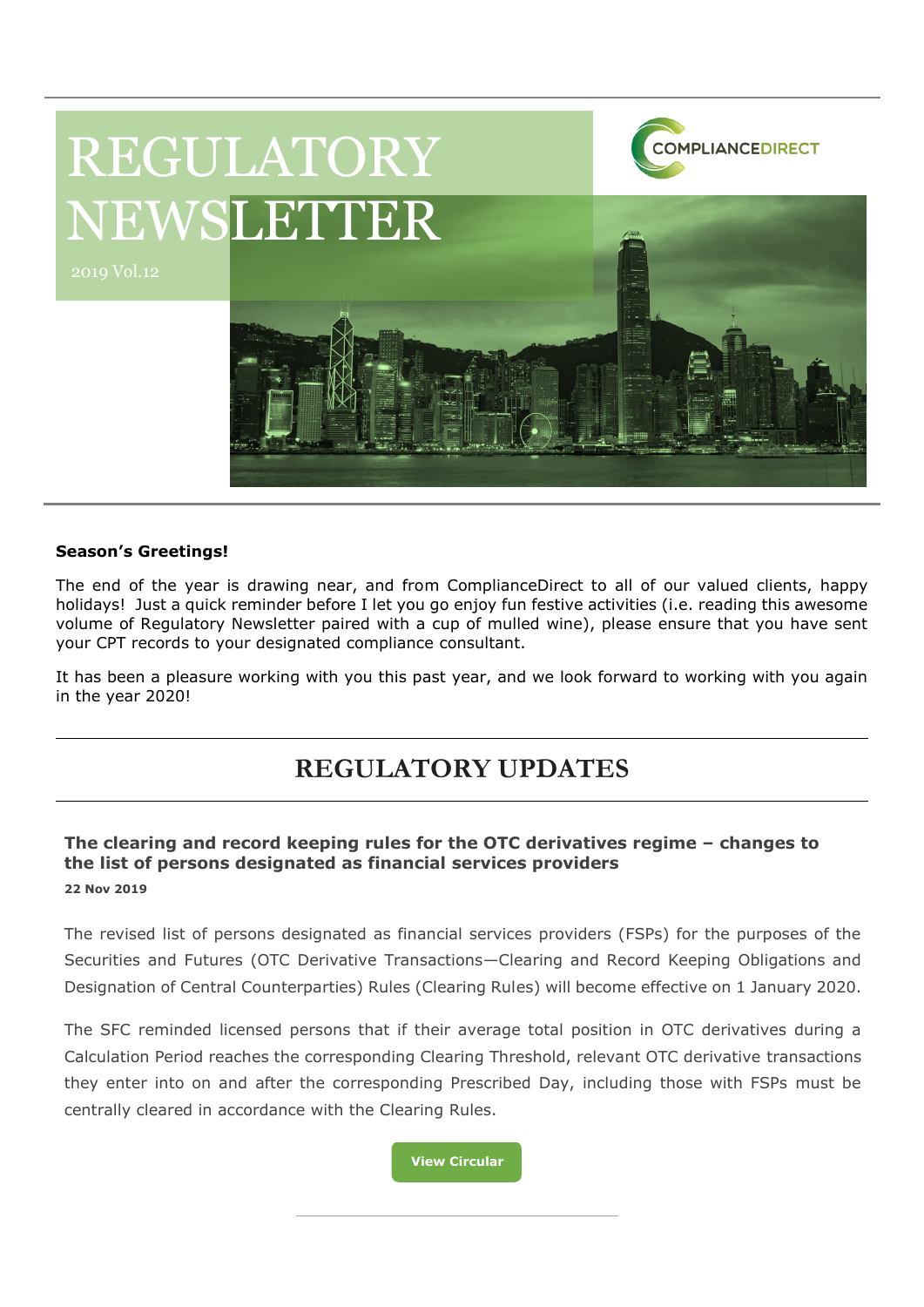### **Dubious private fund and discretionary account arrangements or transactions 21 Nov 2019**

The circular provides guidance to assist asset managers when considering if a proposed private fund and discretionary account arrangement or transaction is suspicious and if they should proceed with a proposed arrangement or transaction that has been considered dubious.

The SFC noticed numerous suspicious arrangements and transactions, where asset managers did not exercise their discretions to make investment decisions for the funds or discretionary accounts under their arrangement, but rather largely followed investors' instructions when structuring private funds or discretionary accounts and effecting transactions.

The SFC advised asset managers should not disregard signs of dubious private fund and discretionary account arrangements or transactions as it may facilitate different misconducts by their clients or other entities. These misconducts include conducting unlicensed regulated activities, involvement in fraud etc.

Aside from the facilitation of misconduct, asset manager may also be in breach of AML Guideline by falling to conduct customer due diligence (CDD), obtain information about the purpose and intended nature of the business relationship it has established etc.

Consequently, the SFC listed the expected standards of conduct on the issue and the senior management of a licensed firm bears the primary responsibility for ensuring the firm has upheld these standards. The senior management of an asset manager is expected to ensure there are effective procedures and controls for the asset manager to consider if a proposed private fund and discretionary account arrangement of transaction is suspicious decide if the asset manager should proceed with the relevant arrangement or transaction by the following process:

- (1) Initial screening
- (2) Detailed due diligence
- (3) Senior management assessment and decision and;
- (4) Documentation

**[View Circular](https://www.sfc.hk/edistributionWeb/gateway/EN/circular/intermediaries/supervision/doc?refNo=19EC68)**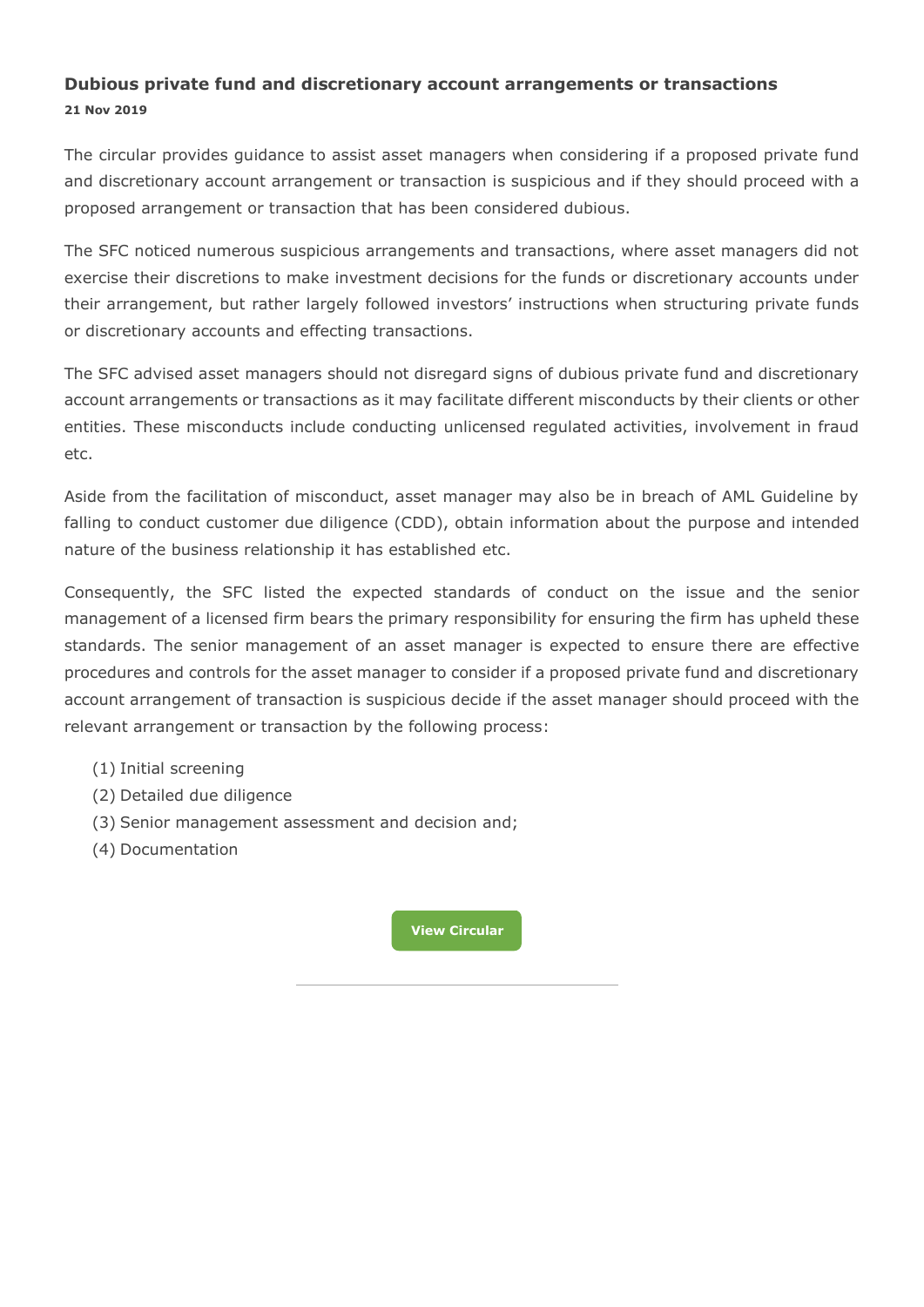## **ENFORCEMENT NEWS**

#### **SFC reprimands and fines UBS HK\$400 million for overcharging clients and related internal control failures SFC bans Ma Sin Chi for life**

HK\$400 million of overcharging its clients over a tenyear period and for related serious systemic internal re-entering the industry for life. control failures.

The SFC's investigations initially revealed that:

- Between 2008 and 2015, the client advisors and client advisors assistants in UBS's Wealth Management division had overcharged clients when conducting bond and structed note trades by increasing the spread charged after the execution of trades without clients' knowledge. On some occasion, UBS also falsified account statements issued to financial intermediaries by misreporting the spread amount to conceal the overcharges and;
- Between 2008 and 2017, UBS had also charged its clients fees in excess of its standard disclosures or rates.

The SFC further discovered that UBS failed to:

- Understand and properly disclose the capacity in which it acted for its client when conducting secondary market bond and structured note trades; and
- Report its spread overcharge practices to the SFC two years after the identification of the misconduct and other relevant misconduct to the SFC in a timely manner; and
- Put in place effective remediation to address the spread overcharge practices and proper internal controls to avoid the recurrence of historical deficiencies.

The SFC considers that the malpractice identified involved a combination of serious systemic failures for a prolong period of time, including inadequate policies, procedures and system controls, lack of staff training and supervision, and failure of the first and second lines of defence functions in UBS. Furthermore, The SFC considers that UBS not only failed to observe the fundamental and overarching duty to act in its clients'

The SFC has reprimanded and fined UBS AG (UBS) The SFC has banned Mr Ma Sin Chi, a former responsible officer of Deutsche Securities Asia Limited (DSAL), from

> In February 2018, the Court of First Instance convicted Ma of accepting bribes of around \$6.4 million from his client as rewards for providing information and assistance to the client and the client's family in their trading of Deutsche Bank AKTIENGESELLSCHAFT-issued derivative warrants with DSAL being the liquidity provider.

> The SFC considers that Ma was guilty of misconduct and is not a fit and proper person to be licensed to carry on regulated activities.

> > **[View News](https://www.sfc.hk/edistributionWeb/gateway/EN/news-and-announcements/news/enforcement-news/doc?refNo=19PR112)**